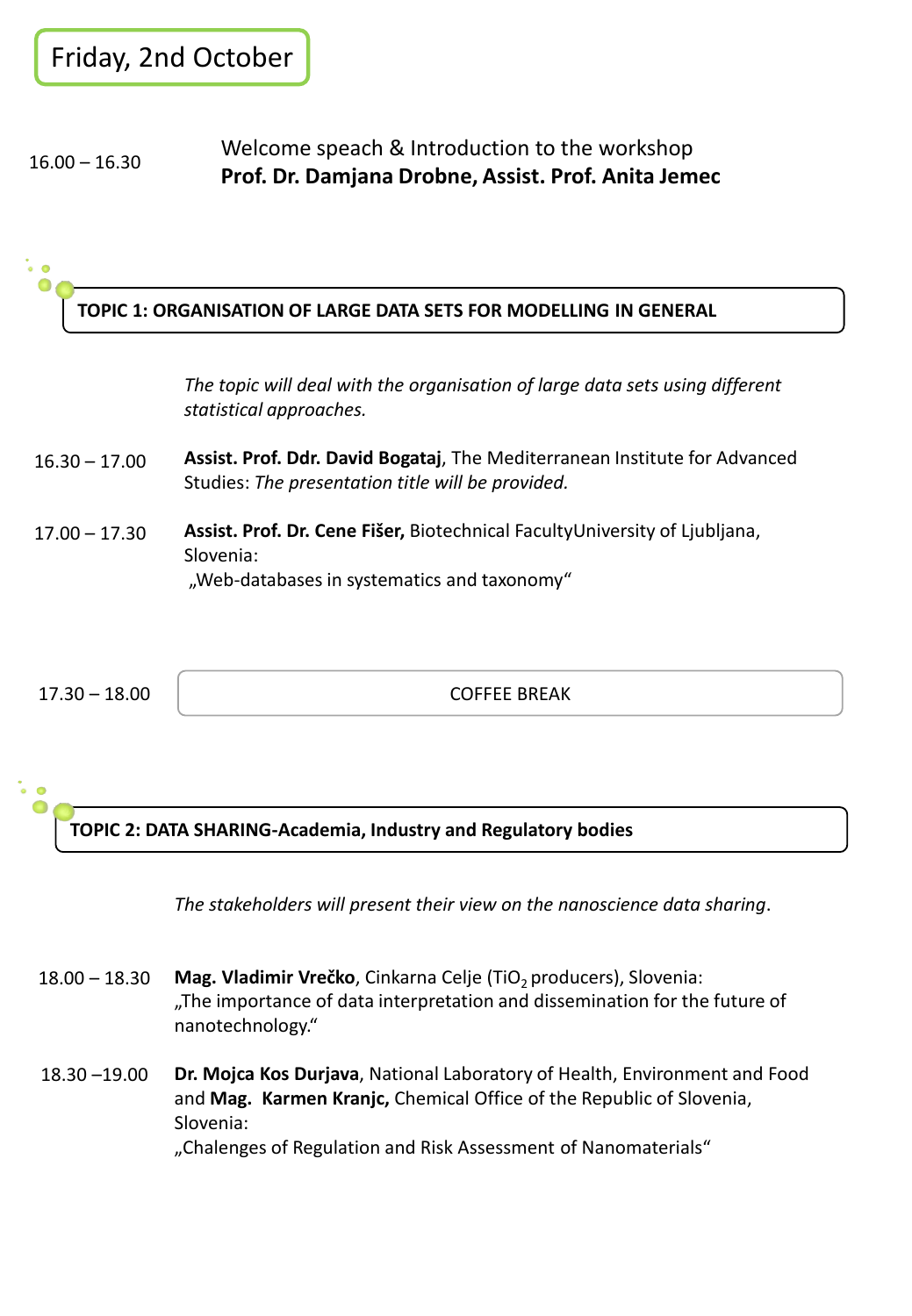## **TOPIC 3: QUANTITATIVE NANOSTRUCTURE-ACTIVITY (PROPERTY) RELATIONSHIPS (QNAR, QNPR) MODELLING**

*Presentation of new QNAR and QNPR models to relate intrinsic molecular (nanostructure) and physicochemical properties of nanoparticles with their adverse effects (e.g. toxicity).* 

- $9.00 9.30$ **Prof. Dr. Marjan Vračko**, National Institute of Chemistry, Slovenia: "Chemometric analysis and QSAR modelling in NANO-toxicology"
- $9.30 10.00$ **Dr. Villem Aruoja**, National Institute of Chemical Physics and Biophysics, Estonia: "Toxicity of metal oxide nanoparticles to algae, bacteria and protozoa: FP7 project MODERN"

$$
10.00 - 10.30
$$

COFFEE BREAK and poster session

**TOPIC 4: MODELLING OF INTERACTIONS BETWEEN NANOMATERIALS AND BIOLOGICAL MODELS** 

> *Presentation of different databases aimed to collect information about Nanosafety related topics.*

- **Prof. Dr. Alok Dhawan**, CSIR-Indian Institute of Toxicology Research, Lucknow, India: "Toxicity of Nanomaterials: The need for Novel Computational Tools and Approaches in Safety Assessment"  $10.30 - 11.00$
- **Dr. Lokesh Baweja**, Institute of Life Sciences, Ahmedabad, Gujarat, India: "Computational approaches to understand the interaction of nanomaterials with biomolecules"  $11.00 - 11.30$
- **Dr. Fabrice Carnal**, Institut F.A. Forel, University of Geneva, Switzerland: "Monte Carlo Modelling of Interaction Processes between Nanoparticles and Biomacromolecules of Variable Hydrophobicity"  $11.30 - 12.00$
- **Maja Sopotnik and Prof. Dr. Kristina Sepčić**, Biotechnical Faculty, University of Ljubljana, Slovenia: "Interaction of carbon-based nanomaterials with cholinesterases and serum proteins"  $12.00 - 12.30$